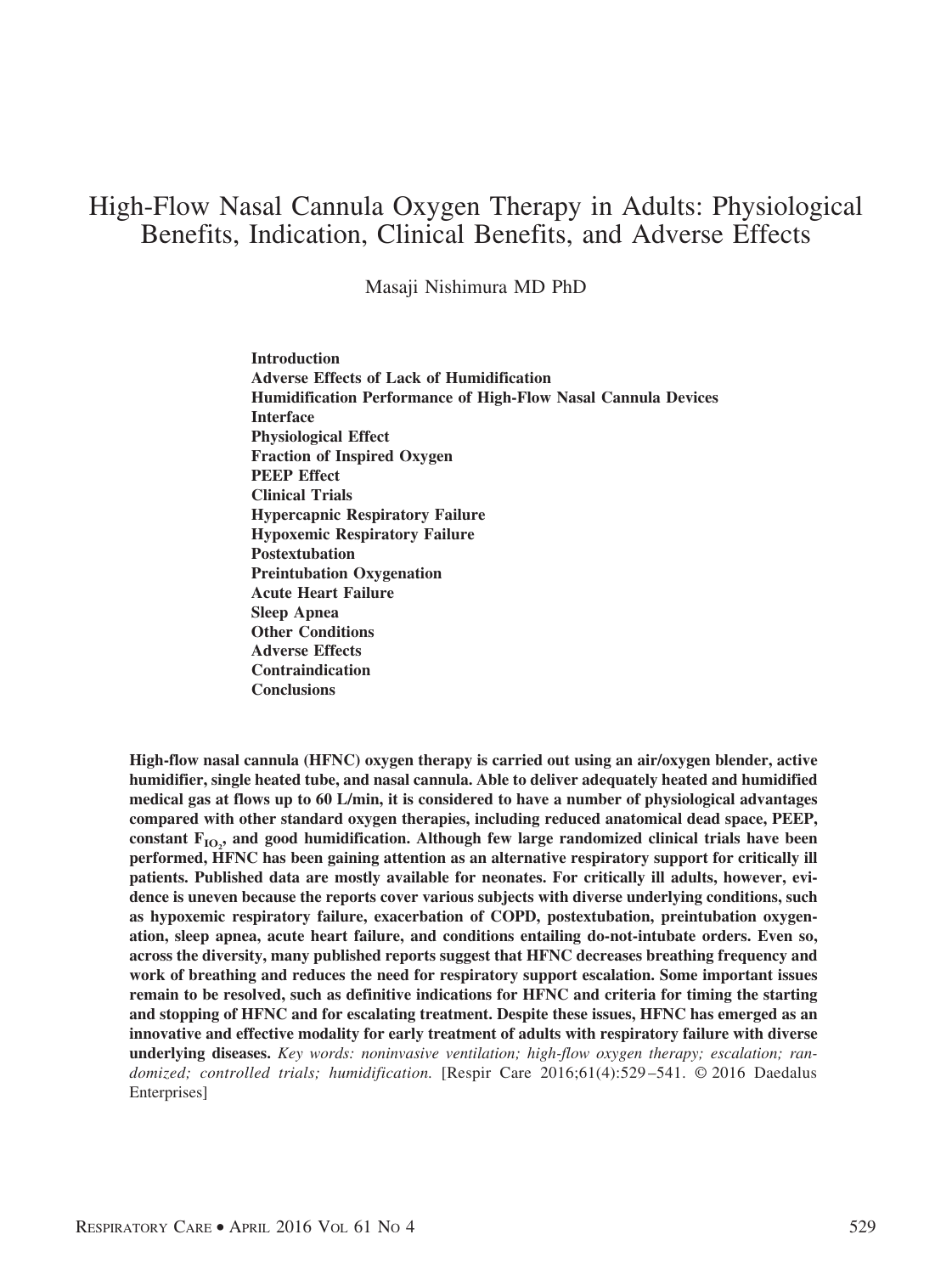# **Introduction**

Respiratory support is applied to maintain adequate oxygenation and alveolar ventilation, and the first-line treatment for hypoxemic respiratory failure is supplemental oxygen. During spontaneous breathing, inspired air passes through the nose, pharynx, larynx, and trachea. Due to the great ability of the human nose and upper airway to warm and humidify inspired gas, on the way down to the alveoli, inspired air is warmed up to body temperature and fully saturated with water vapor. The nose and upper airway are also excellent radiators: During natural breathing, even when the ambient air is cold and dry, they are capable of maintaining temperature in the oropharyngeal space.<sup>1</sup> Supplemental oxygen, however, is not usually humidified when administered at low flow. Bubble humidifiers are sometimes used for humidifying medical gas delivered to spontaneously breathing patients, but the absolute humidity of the emergent gas remains low.2 Dry or poorly humidified medical gas may elicit patient complaints, such as dry nose, dry throat, and nasal pain, and consequent poor tolerance of oxygen therapy. Unconditioned gas increases airway resistance to protect the lungs from dry or cold inspired air by reducing the air flow in the upper airways and trachea.3,4 Breathing dry air is known to reduce nasal mucoclliary clearance.5 Using conventional devices, oxygen flow is limited to no more than 15 L/min. Meanwhile, the required inspiratory flow for patients with respiratory failure varies widely in a range from 30 to  $>120$  L/min.<sup>6</sup> The difference between patient inspiratory flow and delivered flow is large with conventional oxygen devices, and  $F_{IO}$  is inconstant and generally lower than expected.<sup>7,8</sup>

Administered via an air/oxygen blender, active heated humidifier, single heated circuit, and nasal cannula, highflow nasal cannula (HFNC) oxygen therapy has been gaining attention as an alternative means of respiratory support for critically ill patients. The air/oxygen blender is set for  $F_{\text{IO}}$ , between 0.21 and 1.0 at up to 60 L/min flow (Fig. 1).<sup>9</sup> Heated and humidified by the active humidifier, the gas is delivered through the heated circuit. Warm and adequately humidified gas delivered at high flow has apparent beneficial physiological effects. Although recently, results of large randomized clinical trials have been reported,<sup>10,11</sup>

Correspondence: Masaji Nishimura MD PhD, Emergency and Critical Care Medicine, Tokushima University Graduate School, 3-18-15 Kuramoto, Tokushima 770-8503, Japan. E-mail: nmasaji@tokushima-u.ac.jp.





Fig. 1. Basic setup for high-flow nasal cannula oxygen delivery. An air-oxygen blender, allowing from 0.21 to 1.0  $\mathsf{F}_{\mathsf{IO}_2}$ , generates up to 60 L/min flow. The gas is heated and humidified through an active heated humidifier and delivered via a single-limb heated inspiratory circuit. The patient breathes adequately heated and humidified medical gas through large-diameter nasal cannulas. (Modified from Reference 9.)

even before those trials, HFNC was widely applied to critically ill patients with diverse underlying diseases. HFNC provides medical gases at higher flow and with more predictable  $F_{IO}$ , than with other devices. Through such an open circuit, we cannot expect high end-expiratory pressure, but it reportedly creates PEEP and may increase end-expiratory lung volume (EELV).12

Currently, to ensure adequate alveolar ventilation, minute ventilation is manipulated during invasive or noninvasive ventilatory support. For patients with COPD exacerbation, noninvasive ventilation (NIV) has become the preferred primary modality for respiratory support because it boosts inspiratory tidal volume  $(V_T)$  and maintains adequate alveolar ventilation.13 Due to poor mask tolerance, however, NIV is inapplicable to some patients.<sup>14</sup> The major difference between NIV and HFNC is the interface. Whereas NIV interfaces increase anatomical dead space, HFNC actually decreases dead space. When the circuit is so open, however, without effective inspiratory push or expiratory pull, HFNC cannot actively enhance  $V_T$ . Besides decreasing anatomical dead space, HFNC also improves alveolar ventilation. In view of these advantages that cover some of the inadequacies of conventional oxygen delivery systems and apparent beneficial physiological effects, the use of HFNC for critically ill adults has been dramatically increasing. The simplicity and excellent tolerance of the system is especially attractive. HFNC is simple and easy, it makes the start of respiratory support

The author is affiliated with the Department of Emergency and Critical Care Medicine, Tokushima University Graduate School, Kuramoto, Tokushima, Japan.

Dr Nishimura has disclosed no conflicts of interest.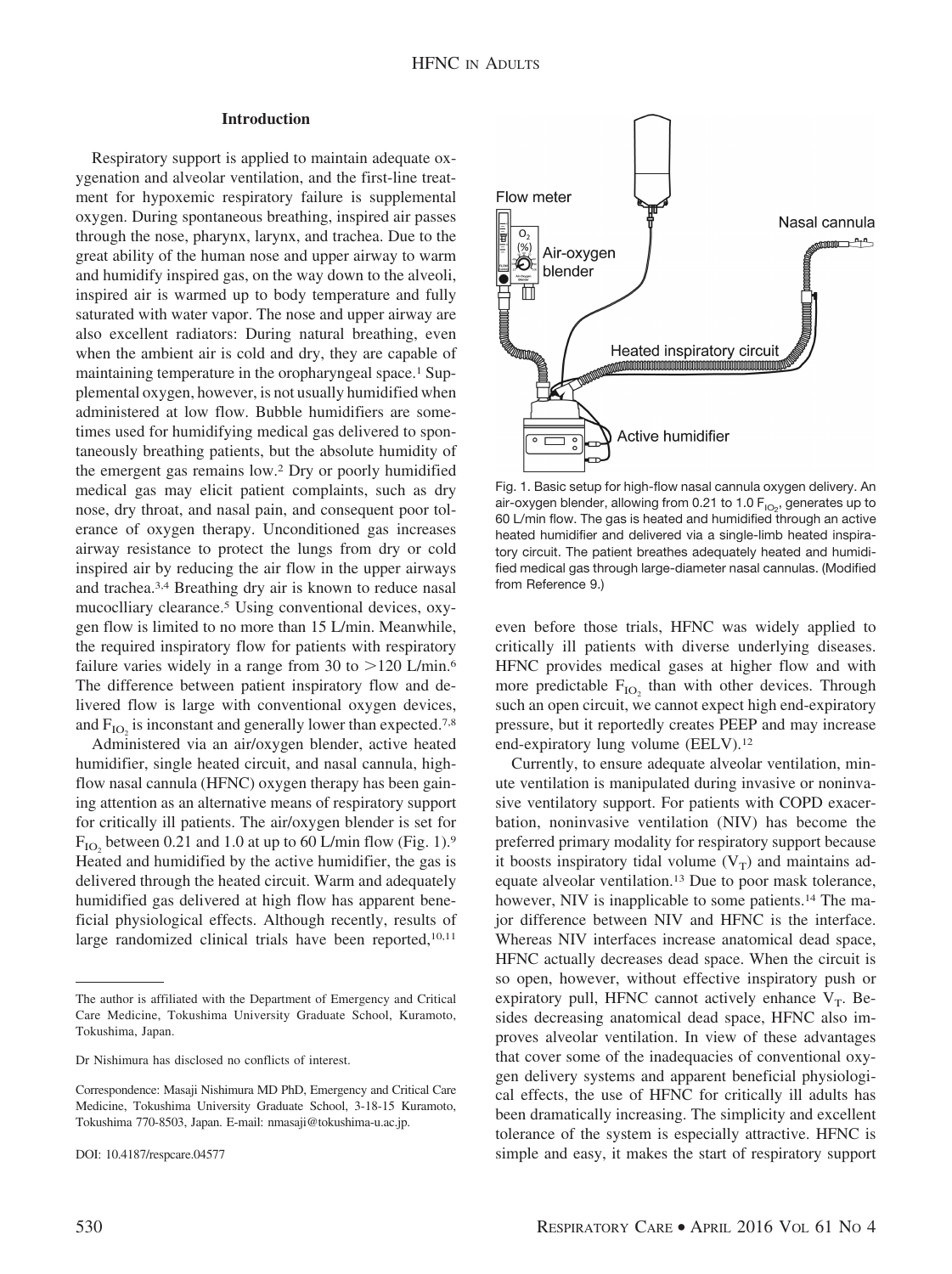earlier, and it has a possibility of decreasing the use of mechanical ventilation.15

# **Adverse Effects of Lack of Humidification**

Dry gas may have diverse adverse effects on the respiratory system. In dogs, breathing dry air causes complete cessation of the flow of tracheal mucus16 and, in cultured human epithelial cells, it causes acute damage and inflammation.17 In guinea pigs, it induces widespread loss of the cilia, associated with detachment or sloughing of the epithelium, subepithelial vascular congestion, edema, and cellular infiltration.18 It is also well-known that cold air induces bronchoconstriction in patients with asthma.<sup>19</sup> Airway resistance increases to protect the lungs from the challenge of dry and cold gas by reducing the air flow in the upper airways and trachea.3,4 Breathing dry air causes excessive water loss by the nasal mucosa,<sup>20</sup> which may in turn reduce the nasal mucoclliary clearance rate via changes in the rheological properties or adhesiveness of nasal mucus and/or slowing of ciliary pulses.5

Unwarmed and dry gas may have adverse effects on patients with respiratory failure. Conventional oxygen devices are associated with mask discomfort, nasal dryness, oral dryness, eye irritation, nasal and eye trauma, and gastric distention.19,21 Nasal obstruction of patients with obstructive sleep apnea<sup>22</sup> receiving CPAP is inflammatory in origin, and the addition of heated humidification decreases nasal resistance and mucosal inflammation.23 Since NIV delivers medical gas at high flow, oral dryness and patient discomfort are likely with poorly conditioned gases.<sup>24</sup> The absolute humidity of gas delivered through oronasal masks during NIV, which is affected by humidifier settings and amount of leakage, varies among patients at equivalent humidifier settings. Occasionally, high-flow dry gas results in inspissated secretions that cause life-threatening airway obstruction.25 In mechanically ventilated patients, when an endotracheal or tracheostomy tube bypasses the upper airway, where most humidification would naturally occur, poor humidification increases in the incidence of endotracheal tube occlusion.26 As little as 5 min of delivery of ambient gas directly at the trachea can cause a significant decrease in pulmonary compliance and conductance in infants.27

By contrast, conditioning of the gas minimizes airway constriction, reduces the work of breathing (WOB), improves mucociliary function,<sup>5</sup> facilitates clearance of secretions, and is associated with less atelectasis, resulting in a good ventilation/perfusion ratio and better oxygenation. Long-term humidification therapy statistically significantly reduces days of exacerbation, increases time to first exacerbation, and generally improves lung function and quality of life in subjects with COPD and bronchiectasis.28



Fig. 2. Electrical output of the hotplate of an MR850 heated humidifier with an MR290 water chamber (both from Fisher & Paykel). The MR850 was set to maintain temperature at the water chamber outlet at 37°C and at the distal end of the inspiratory limb at 40°C. When flow was 60 L/min, electrical output was always 100%.

# **Humidification Performance of HFNC Devices**

Because HFNC delivers medical gas at up to 60 L/min flow, it has the potential to cause the same adverse effects of inadequate humidification as NIV. In practice, however, HFNC is considered to deliver well-conditioned gas to patients. As an open system with constant flow, HFNC is able to deliver a constant amount of vapor. Humidification is influenced by many factors, and only when HFNC flow is higher than the inspiratory flow of a patient with optimally positioned nasal prongs is it reasonable to expect that the patient is inspiring well-conditioned gas. During spontaneous breathing, however,  $V_T$  and inspiratory flow varies,<sup>29</sup> and, if HFNC flow is less than patient inspiratory flow, the patient will inspire atmospheric air. When HFNC flow is sufficiently high, the absolute humidity of inspired gas is unlikely to be a problem. Even so, we should bear in mind that HFNC devices usually incorporate a heated humidifier into the mechanical ventilation system, and the capability of such systems to create adequate vapor for high flow remains unclear. Figure 2 shows the electrical output of the hotplate of an MR850 heated humidifier with an MR290 water chamber (both from Fisher & Paykel, Auckland, New Zealand). At a flow of 60 L/min, electrical output was constantly 100%, and absolute humidity was lower at 60 L/min than at 40 L/min.<sup>30</sup> When HFNC is applied at very high flow, we should be aware that humidification may be less than adequate. The water chamber of the AIRVO 2 (also from Fisher & Paykel) is larger than that of the MR290, and its ability to deliver vapor is greater than the Optiflow, composed of the MR290 and MR850.30

HFNC devices usually incorporate a heated circuit to avoid losing vapor in condensation, although some condensation is inevitable. When patients receiving nasal CPAP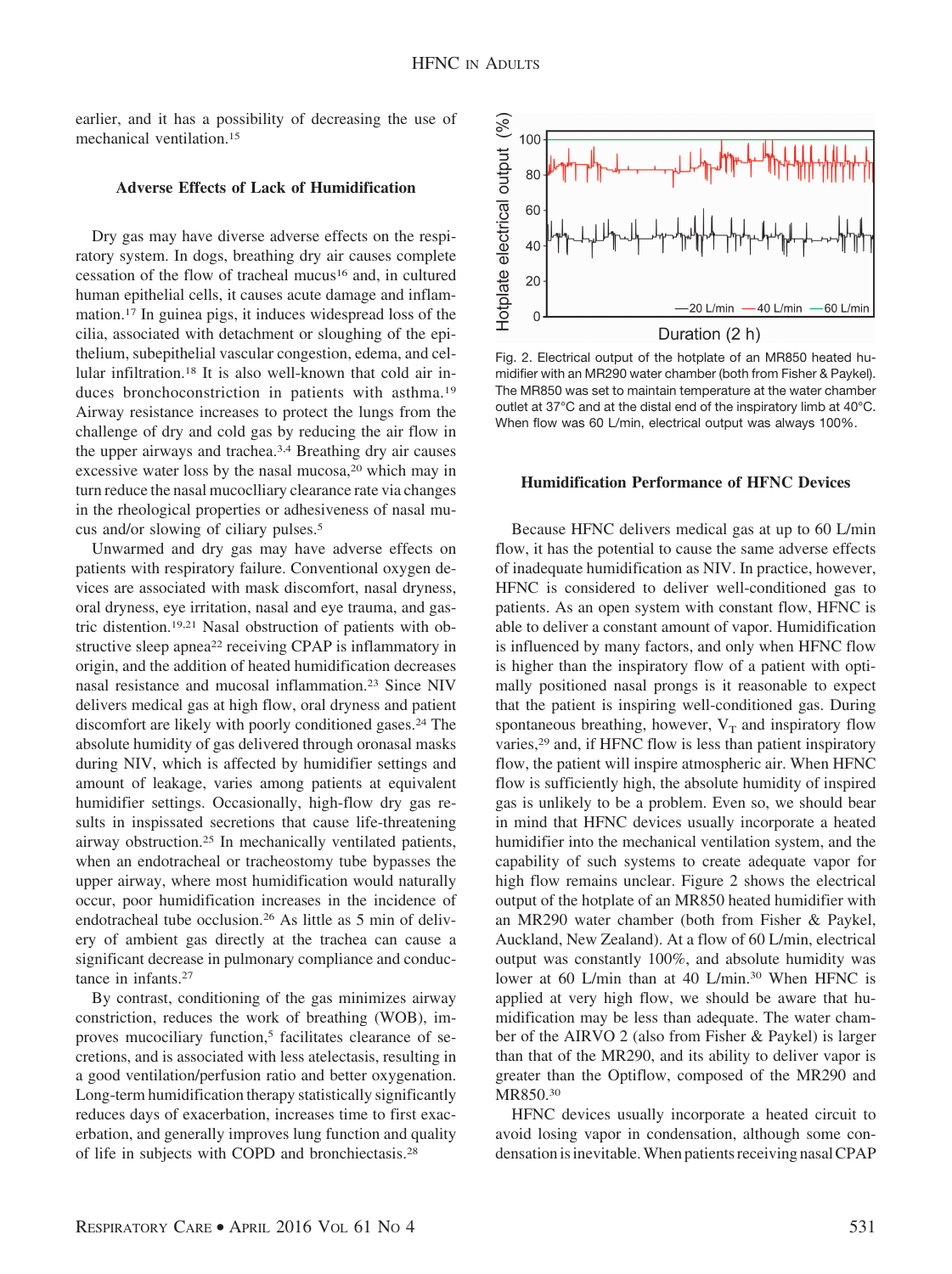complain of symptoms in the nose and pharynx, heated humidification may be applied to reduce the adverse effects of ventilation; once this is done, condensation may accumulate in the circuit, and subsequent spraying of water droplets into the nostril may disturb sleep. Low ambient temperature is also likely to increase the amount of condensation. This is true also for HFNC devices: The amount of condensation depends on atmospheric temperature. Investigating factors influencing the amount of condensation, Chikata et al<sup>31</sup> found that ambient air temperature, flow, and the technical design of the ventilator delivery tube influenced the amount of condensation. Ambient air temperature was the most prominent factor. Even with HFNC, the condition of the delivered gas may not necessarily be 100% humidity at 37°C. The breathing pattern of the patient, the delivered flow of HFNC, and the type of delivery device can influence humidification during HFNC. As always, the position of HFNC nasal prongs is also important.

# **Interface**

During the past 2 decades, the utilization of NIV has been an important development in the field of respiratory support. Because it enhances inspiratory  $V_T$  and maintains adequate alveolar ventilation, for patients with COPD exacerbation, NIV has become the preferred primary modality for respiratory support.13 Even without rigorously established evidence, the application of NIV for other respiratory diseases has also been gaining ground. No studies have reported a 100% success rate, and the severity of illness and the initial responses to NIV are the main predictors of NIV outcome. Furthermore, to ensure good results, an appropriate interface is more important than the ventilation mode.32Oronasal masks, nasal masks, and hoods are most commonly used for NIV. Oronasal masks are usually tried first because they ensure the effects of NIV better than other interfaces. Unfortunately, this type of mask is not comfortable, and many patients find it hard to tolerate. It is also associated with a relatively high incidence of air leakage.<sup>33</sup> Also, skin lesions at the nose induced by long-term use of this device may result in frequent treatment interruptions and discontinuation.34 When administering nasal CPAP to preterm infants and neonates, nasal trauma is a major issue. Since the interface of nasal CPAP requires secure fixing without leaks, the reported incidence of pressure ulcers ranges from 15 to 100%.35 The same study reported less nasal trauma with HFNC, an open system in which leaks are not a concern. Adult patients also show less skin damage with HFNC than with bi-level positive airway pressure treatment.<sup>11</sup> For subjects with acute hypoxic respiratory failure, Schwabbauer et al<sup>36</sup> randomly applied HFNC, NIV, and air-entrainment mask delivery for 30 min each. They found that HFNC offers a better balance between oxygenation and comfort than NIV or air-entrainment mask delivery and seemed to be well tolerated by subjects. Granted, the observation period was of short duration, but other studies have also reported that HFNC is more comfortable than other modes of delivery, resulting in extended tolerance of HFNC support. For subjects disallowed intubation, Peters et al<sup>37</sup> applied HFNC for 2–144 h and found that HFNC can provide adequate oxygenation for many subjects with hypoxemic respiratory failure. Because of the difficulties of managing NIV over long periods, HFNC is a promising alternative to NIV for do-not-intubate patients. Here, the outstanding characteristics of HFNC are excellent acceptance and tolerability.

## **Physiological Effect**

In HFNC, at flow of up to 60 L/min, gas from an air/oxygen blender is heated and humidified with an active humidifier and subsequently delivered through a heated circuit. Again, it must be borne in mind that this is an open system: HFNC neither pushes nor pulls gas; consequently, it does not facilitate  $V_T$  and minute ventilation. Despite this, high flow of adequately heated and humidified gas is considered to have a number of physiological effects. High flow washes out carbon dioxide in anatomical dead space. Figure 3 shows data, from several clinical studies, for breathing frequency and  $P_{aCO_2}$  with comparative oxygen devices and HFNC. Although the underlying diseases differed in these studies, breathing frequencies decreased across the board. Since there was no difference in  $P_{aCO_2}$ between HFNC and conventional oxygen devices, it can be assumed that alveolar ventilation was similar. All subjects breathed spontaneously, but  $V_T$  was not measured, and minute volume could not be evaluated. Meanwhile, using respiratory inductive plethysmography to compare thoraco-abdominal synchrony, Itagaki et al<sup>38</sup> found that thoraco-abdominal synchrony was better with HFNC than with face mask delivery. Since  $V_T$  (calculated from rib cage and abdominal measurements) was constant and breathing frequency was reduced, minute ventilation was lower with HFNC. Constant  $P_{aCO_2}$  indicated steady alveolar ventilation.38 The findings also suggest less ventilation of dead space (minute volume  $-$  alveolar ventilation). Other studies, although lacking  $P_{aCO_2}$  values, have reported reduced breathing frequency with HFNC.39-42 Sztrymf39 et al observed the effects of HFNC on acute respiratory failure subjects with  $S_{pQ_2}$  <92% and oxygen flow >9 L/min. With HFNC, thoraco-abdominal synchrony improved in 30 min.

Just why HFNC improves thoraco-abdominal synchrony is not clear, but it is fair to surmise that, with less dead space, WOB decreases, and this contributes to lower breath-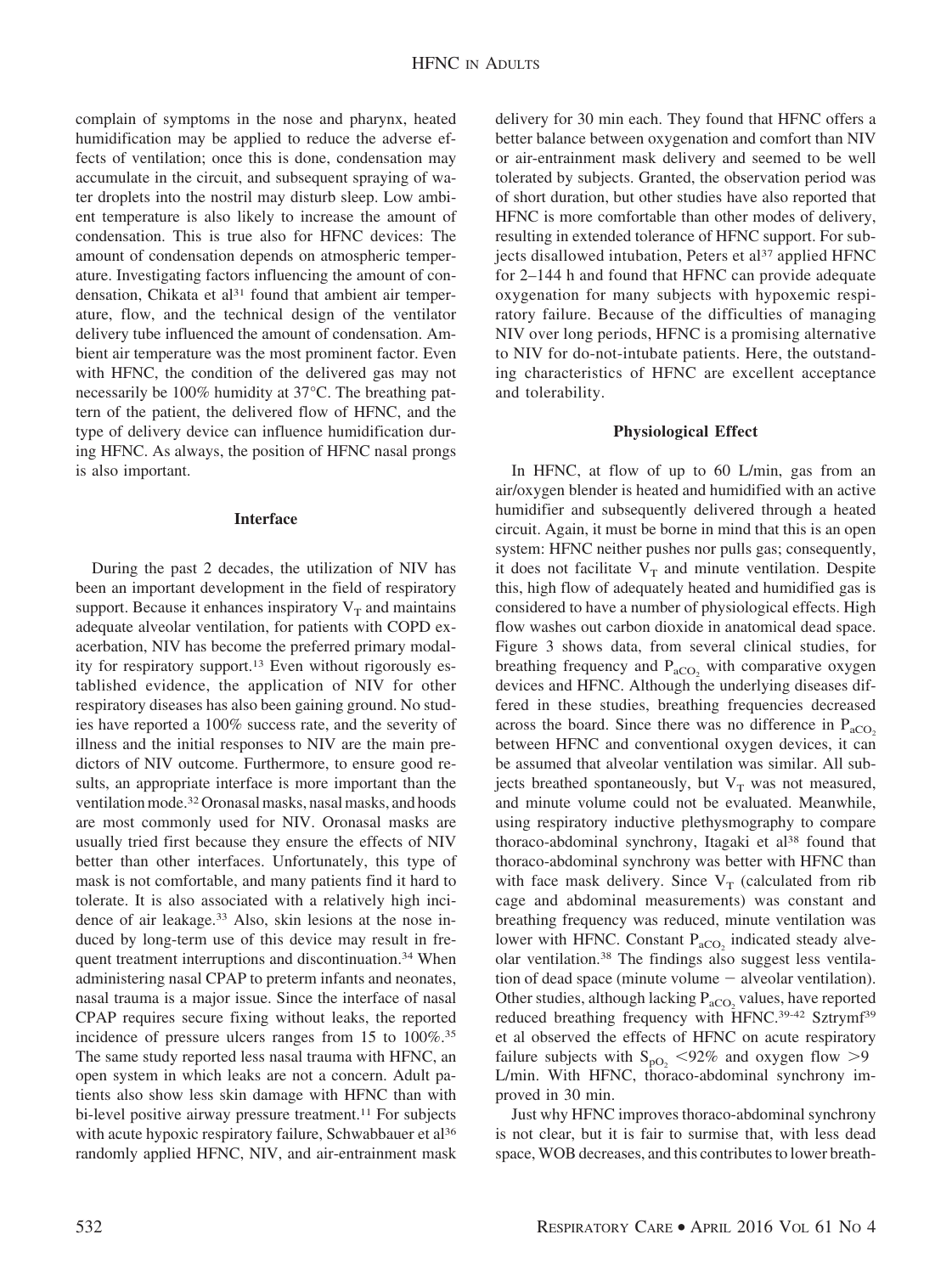

Fig. 3. Breathing frequency and P<sub>aCO2</sub>: comparison between high-flow nasal cannula oxygen therapy (HFNC) and comparative therapies in 8 studies. Left: Difference of breathing frequency between comparative therapy and HFNC. In all studies, breathing frequency with HFNC was lower. Right: Difference of P<sub>aCO2</sub>. Here, no statistically significant differences between the therapies are apparent.

ing frequency. In a lung-injured animal model,  $P_{aCO_2}$  decreased as HFNC flow increased, and greater escape of gas more effectively decreased  $P_{aCO_2}$ . Such results suggest that HFNC effectively washes out carbon dioxide.<sup>43</sup> In infants and neonates, the effect of HFNC on WOB was compared with that of nasal CPAP. When retropharyngeal pressure was the same, the breathing pattern and WOB did not differ between HFNC and nasal CPAP.<sup>44</sup> In preterm neonates ( $\leq$ 2.0 kg), HFNC at 3, 4, and 5 L/min and 6 cm H<sub>2</sub>O of nasal CPAP did not reveal differences in WOB.45 de Jong et al evaluated asynchronous breathing by respiratory inductive plethysmography. Both HFNC at 5 L/min and nasal CPAP at 5 and 6 cm  $H_2O$  improved phase angle, whereas there was a lack of a clinically meaningful difference between the devices.<sup>46</sup> Pham et al<sup>47</sup> measured electrical activity of the diaphragm in infants with bronchiolitis. HFNC at 2 L/kg increased EELV probably because of reduction of micro-atelectasis due to the CPAP effect. These studies suggest that HFNC increases EELV due to the CPAP effect resulting in decrease of WOB. Although all of these studies have been conducted on infants and neonates, this may be true also in adults.

HFNC is the only noninvasive respiratory support that does not increase dead space. With an oxygen mask, especially at low flow, carbon dioxide is rebreathed. NIV interfaces also increase dead space, and volume is especially added by hood-type CPAP systems. To maintain  $P_{aCO_2}$  (alveolar ventilation), in other modes, minute volume has to increase, either through more frequent breathing or increased  $V_T$  or both. In other words, masks and hoods are likely to increase WOB in patients with respiratory failure. Worthy of special mention, during spontaneous breathing without volume or pressure support or both, HFNC can decrease WOB.

# **Fraction of Inspired Oxygen**

Physiologically, inspiratory flow is not constant, and  $V_T$ (inspiratory flow) varies breath-by-breath.29,48 This means that the difference between inspiratory flow and delivered oxygen flow varies both in one breath and breath-by-breath. As far as we know, ventilation equipment algorithms work on the assumption that all delivered oxygen is inspired, but, because oxygen masks have holes to prevent carbon dioxide rebreathing, the patient does not necessarily inspire all delivered oxygen. Actual  $F_{IO}$  is not stable during low-flow oxygen delivery and is generally much lower than predicted by equipment algorithms<sup>7,8</sup>: in particular, with face masks,  $F_{IO}$ , was found to be higher during mouthopen breathing than during mouth-closed breathing and lower during nasal cannula delivery. With HFNC, patients mainly inspire delivered gas via nasal prongs, and delivered flow is much higher than with conventional oxygen delivery systems: During HFNC, especially at high flow, actual  $F_{IO_2}$  was close to calculated (predicted)  $F_{IO_2}$ . Measuring hypopharyngeal oxygraphy, capnography, and pressure, Ritchie et al<sup>49</sup> found that during nose breathing at rest,  $>$  30 L/min, measured  $F_{IO_2}$  was close to delivered  $F_{IO_2}$ . Wettstein et al<sup>50</sup> compared  $F_{IO_2}$  in healthy volunteers breathing with mouths opened and closed:  $F_{IO}$  was higher with mouth-open breathing. Because high flow allows oxygen to completely suffuse the nasal cavity during exhalation, breathing with the mouth open may result in a larger anatomic reservoir.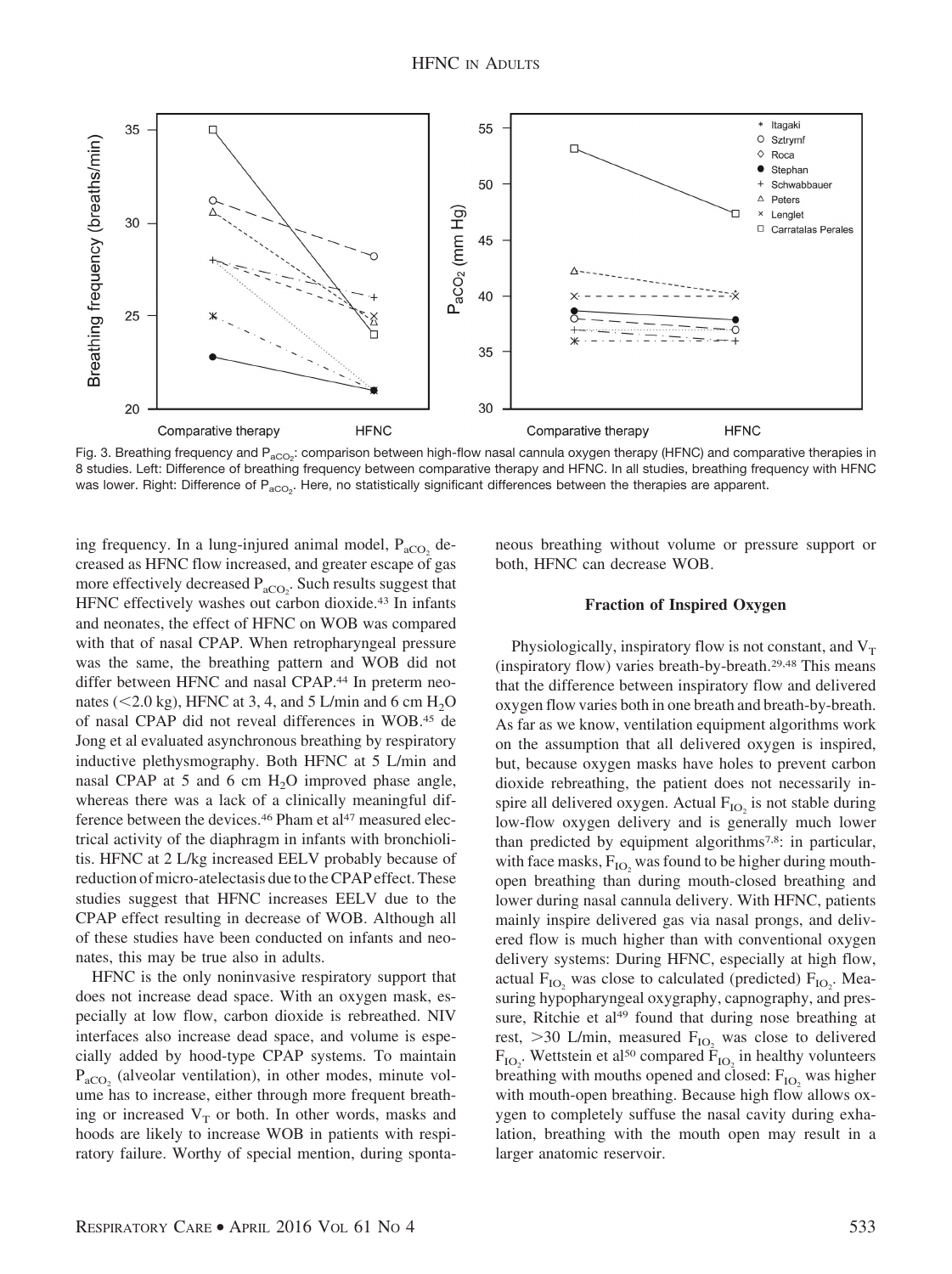# **PEEP Effect**

Although HFNC is an open system, high flow from the nasal cannula offers resistance against expiratory flow and increases airway pressure. In an in vitro neonate model of HFNC, airway pressure increased as flow increased.51 Mean upper airway pressure with mouth closed showed increasing pressure with increasing delivered gas flow.39 In postoperative subjects, as inspiratory flow increased, airway pressure increased,  $1.52 \pm 0.7$ ,  $2.21 \pm 0.8$ , and 3.1  $\pm$  1.2 cm H<sub>2</sub>O at 40, 50, and 60 L/min of flow.<sup>49</sup> Comparing HFNC and face mask delivery, Parke et al<sup>52</sup> measured nasopharygeal pressure in post-cardiac surgery subjects: Nasopharyngeal pressure at 35 L/min flow, during HFNC, increased to  $2.7 \pm 1.04$  cm H<sub>2</sub>O with the mouth closed and  $1.2 \pm 0.76$  cm H<sub>2</sub>O with the mouth open, but with the face mask, it remained at around zero. Other authors have also reported positive pharyngeal pressure, with HFNC affected by sex, body mass index, mouth closed or opened, and flow.12,42,49,53,54 With mouth closed, pharyngeal pressure increases as flow increases. With mouth open, even at 60 L/min flow, pharyngeal pressure remains below 3 cm  $H_2O^{52}$  By contrast with  $F_{IO_2}$ , mouth opening or closing significantly influences positive pharyngeal pressure.

Although pharyngeal pressure increases with HFNC, it is usually around 3 cm  $H<sub>2</sub>O$ , and it remains unclear whether HFNC increases lung volume. Evaluating EELV, Corley et al<sup>42</sup> found EELV was greater with HFNC than with low-flow oxygen therapy, the effect being more pronounced in patients with higher body mass index. Using electrical lung impedance tomography on healthy subjects in supine and in prone postures, Riera et al<sup>54</sup> found that in either position, EELV was greater when HFNC was applied. Recently, Parke et al<sup>55</sup> measured EELV at up to 100 L/min of HFNC in healthy volunteers. Airway pressure and EELV increased linearly with increased gas flow.55

## **Clinical Trials**

As an open system, HFNC is easy to apply and easy to use (requiring only setting  $F_{IO}$ , and flow). It is generally comfortable for patients and it is not usually interrupted or discontinued because of intolerance.39 As Figure 2 and Table 1 show, despite the lack of a body of rigorously established evidence to guide its use, it is becoming usual to apply HFNC for diverse underlying conditions.<sup>9</sup>

## **Hypercapnic Respiratory Failure**

Hypercapnic respiratory failure is a frequently encountered problem.75 Patients with this condition are unsuitable for mechanical ventilation, and NIV has been the primary modality for their respiratory support.76 Because of poor mask tolerance, however, for some patients it is inappropriate.77,78 More easily tolerated, HFNC can often be applied to successfully manage hypercapnic respiratory failure in patients unable to tolerate conventional NIV.79 Although HFNC does not provide active inspiratory support, compared with unaided breathing, in COPD subjects, HFNC increased  $V_T$ .<sup>80</sup> Investigating the effects of HFNC on COPD subjects with chronic hypercapnic respiratory failure, Nilius et al<sup>66</sup> found that individual responses to HFNC varied: For some, breathing frequency decreased, and for others,  $P_{aCO_2}$  decreased. HFNC also increases exercise capacity for stable COPD subjects, providing better oxygenation than spontaneous breathing.81 HFNC is a highly promising therapy for some types of hypercapnic respiratory failure.

# **Hypoxemic Respiratory Failure**

Maintaining adequate oxygenation depends on properly managing  $F_{IO}$  and functional residual capacity (usually with PEEP). With conventional oxygen delivery systems, however,  $F_{IO}$ , values are difficult to control and are usually lower than expected. For patients with hypoxemic respiratory failure, can HFNC help in maintaining stable  $F_{IO}$  and positive pharyngeal pressure? HFNC literally delivers high flow, and actual  $F_{IO}$ , values are usually close to delivered  $F_{IO_2}$ <sup>49</sup> Although the cannula is part of an open system, high flow from the nasal cannula meets resistance from patient expiration, and pressure in the pharynx increases.49,52

Investigating the efficiency, safety, and outcome of HFNC in ICU subjects with acute respiratory failure (ARF), Sztrymf et al<sup>39</sup> replaced about 15 L/min oxygen flow via face mask with HFNC 49  $\pm$  9 L/min. This reduced breathing frequency, heart rate, dyspnea score, and supraclavicular retraction and improved thoraco-abdominal synchrony and  $S_{pQ_2}$ . Duration of HFNC was 2.8  $\pm$  1.8 days (max. 7 d), and HFNC was not stopped because of intolerance. Sztrymf et al<sup>39</sup> also investigated the effects of HFNC on ARF due to community-acquired pneumonia and sepsis. After changing 15 L/min oxygen flow via face mask with HFNC 40 L/min, breathing frequency was reduced, and oxygenation improved. After a median delay of 17.5 h of HFNC therapy, 6 of 20 subjects (30%) were subsequently intubated due to septic shock, gastrointestinal hemorrhage, and worsening pneumonia.40 HFNC has also been applied to patients with mild to moderate hypoxemic respiratory failure in a cardiothoracic ICU<sup>12</sup> and emergency room.69,82,83 HFNC can be regarded as a first-line treatment for patients with mild to moderate hypoxemic ARF.

Because HFNC does not ensure positive pharyngeal pressure, it has not been recommended for severe hypoxemic ARF. Rello et al<sup>84</sup> applied HFNC to subjects with acute hypoxemic respiratory failure due to influenza A/H1N1: 9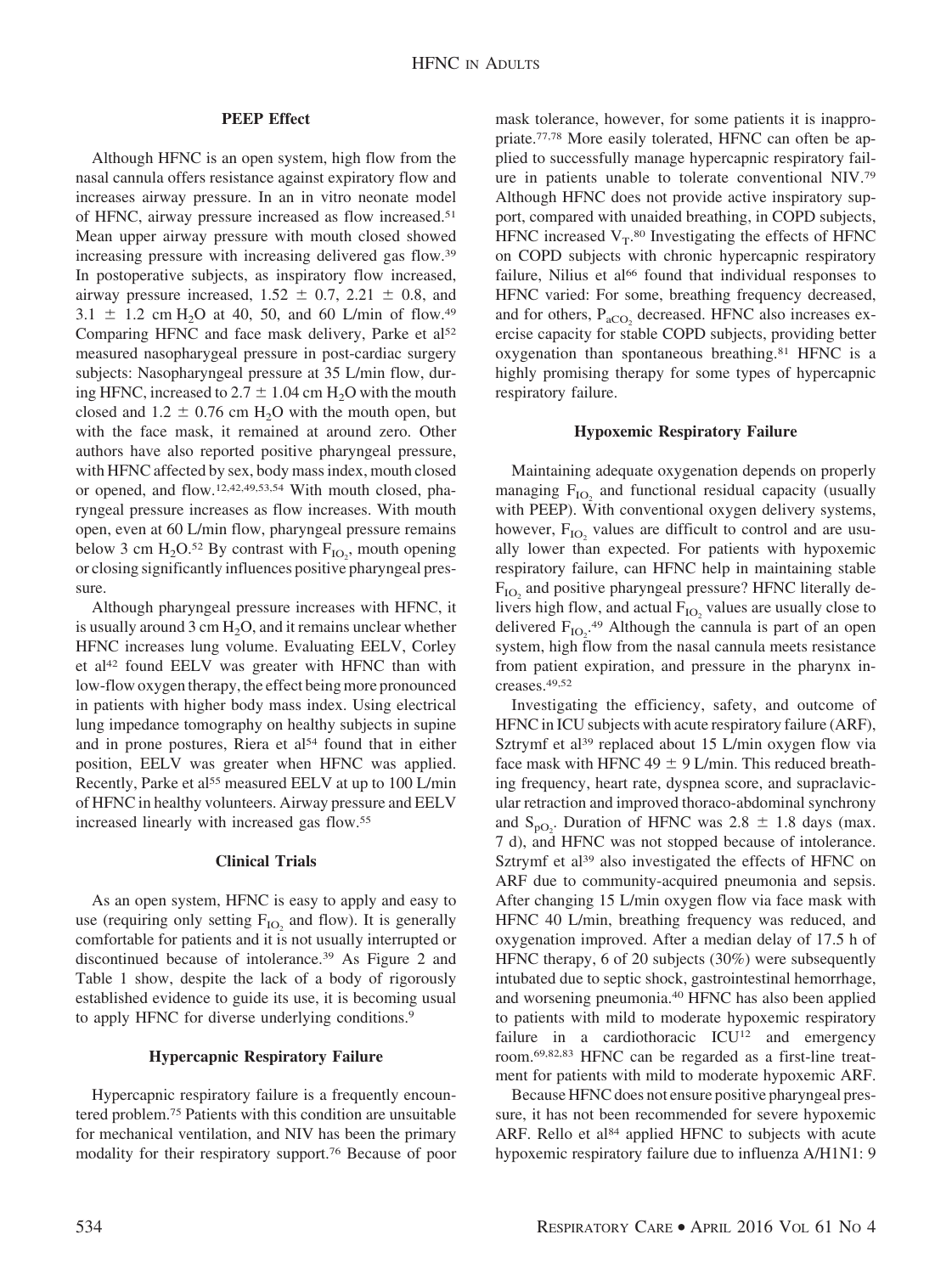#### Table 1. Application of High-Flow Nasal Cannula

| Patients or<br>Subjects, $n$ | <b>Underlying Conditions</b>          | Comparators    | Flow,<br>L/min | Main Results                                                                           | First Author                    |
|------------------------------|---------------------------------------|----------------|----------------|----------------------------------------------------------------------------------------|---------------------------------|
| Case reports                 |                                       |                |                |                                                                                        |                                 |
| 1                            | Fiberoptic bronchoscopy in ICU        |                |                |                                                                                        | Diab <sup>56</sup>              |
| 1                            | Reperfusion pulmonary edema           |                |                |                                                                                        | Moriyama <sup>57</sup>          |
| 1                            | Pulmonary fibrosis and DNR            |                |                |                                                                                        | Boyer <sup>58</sup>             |
| 1                            | Dementia                              |                |                |                                                                                        | Calvano <sup>59</sup>           |
| $\mathbf{1}$                 | ARF of neuromuscular origin           |                |                |                                                                                        | Diaz-Lobato <sup>60</sup>       |
| Case series                  |                                       |                |                |                                                                                        |                                 |
| 5                            | Acute cardiogenic pulmonary edema     | VM 15<br>L/min | 60             | f decreased, dypnea improved                                                           | Carratalá Perales <sup>22</sup> |
| 5                            | Oxygenation during BAL                |                |                |                                                                                        | Miyagi <sup>61</sup>            |
| Retrospective                |                                       |                |                |                                                                                        |                                 |
| 37                           | ARF in lung transplant recipients     | SOT            |                | ETI: SOT 89%, HFNC 59%                                                                 | Roca <sup>62</sup>              |
| 45                           | ARF in hematologic malignancies       |                |                | 15: successful, 30: ETI                                                                | $Lee^{63}$                      |
| 67                           | Post-extubation                       | <b>NRM</b>     |                | Re-intubation HFNC $(1)$ < NRM $(6)$                                                   | Brotfain <sup>64</sup>          |
| 50                           | DNR/DNI order (hypoxemic RF)          |                |                | HFNC was well-tolerated, duration 30 h (range 2-144)                                   | Peters <sup>37</sup>            |
| 175                          | <b>HFNC</b> failure                   |                |                | Late failure worsened ICU mortality, extubation success, and<br><b>VFDs</b>            | Kang <sup>65</sup>              |
| Sequential<br>intervention   |                                       |                |                |                                                                                        |                                 |
| 14                           | Hypoxemic ARF                         | NIV and<br>VM  | 55             | Dyspnea score, $HFNC \le VM \le NIV$ , subject rating:<br>HFNC > VM > NIV              | Schwabbauer <sup>36</sup>       |
|                              |                                       |                |                | f HFNC < NIV, oxygenation $NIV > HFNC > VM$                                            |                                 |
| 17                           | Severe COPD and hypercapnic RF        | <b>LFO</b>     |                | f decreased with HFNC                                                                  | Nilius <sup>66</sup>            |
| 12                           | <b>OSA</b>                            |                | 20             | Apnea-hypopnea and arousal index decreased                                             | McGinley <sup>67</sup>          |
| 20                           | Post-cardiac surgery                  | <b>LFO</b>     |                | EELI increased, P <sub>aw</sub> increased, f decreased, P/F increased                  | Corley <sup>42</sup>            |
| 10                           | Heart failure (NYHA III)              |                | 20/40          | <b>IVC</b> reduced                                                                     | Roca <sup>68</sup>              |
| 17                           | ARF in ER                             |                | 40             | 8 discharged from ER, 9 admitted to ICU and among them 2<br>intubated                  | Lenglet <sup>69</sup>           |
| RCT                          |                                       |                |                |                                                                                        |                                 |
| 20                           | <b>ARF</b>                            | <b>FM</b>      | $20 - 30$      | f decreased, comfort and oxygenation were better with HFNC                             | Roca <sup>41</sup>              |
| 60                           | Mild-moderate hypoxemic ARF           | <b>FM</b>      | 35             | More HFNC succeeded. NIV: HFNC 3/29 (10%), FM 8/27 (30%)                               | Parke <sup>12</sup>             |
| 45                           | Indications for BFS                   | <b>VM</b>      | 40/60          | HFNC at end of BFS $S_{pO_2}$ was better than other 2 groups                           | Lucangelo $71$                  |
| 155                          | Post-cardiac surgery, $BMI \geq 30$   | SOT            | $35 - 50$      | Respiratory support escalation 5 in standard, 3 in HFNC                                | Corley <sup>72</sup>            |
| 310                          | Hypoxemic RF                          | SOT and<br>NIV | 50             | VFD increased, mortality improved, f                                                   | Frat <sup>10</sup>              |
| 830                          | After cardiothoracic surgery          | <b>BPAP</b>    | 50             | Treatment failure ns, ICU mortality ns, Skin breakdown:<br>BiPAP>HFNC                  | Stephan <sup>11</sup>           |
| 105                          | Post-extubation                       | <b>VM</b>      | 50             | $LOS_{ICU}$ , ICU mortality ns, re-intubation 4% vs 21%, timing of<br>re-intubation na | Maggiore <sup>73</sup>          |
| 340                          | Post-cardiac surgery, post-extubation | NC             |                | LOS ICU ns, escalation of respiratory support 27.8% vs 45%                             | Parke <sup>70</sup>             |
| 124                          | Hypoxemic RF requiring ETI            | <b>FM</b>      | 60             | Lowest saturation, severe desaturation $(<80\%)$ ns                                    | Vourc'h <sup>74</sup>           |
| $PAND = 1, 2, 3$             |                                       |                |                |                                                                                        |                                 |

 $DNR =$ do-not-resuscitate

 $ARF = acute$  respiratory failure

 $VM = Venturi$  mask  $f =$  breathing frequency

 $BAL = bronchoalveolar\;lavage$  $SOT = standard oxygen therapy$  $ETI = endotracheal intubation$  $HFNC = high-flow$  nasal cannula  $NRM =$  non-rebreathing mask  $DNI =$  do-not-intubate  $VFD$  = ventilator-free day  $NIV =$  noninvasive ventilation  $RF =$  respiratory failure  $BPAP = bi-level positive airway pressure$  $NC =$  nasal cannula  $LFO =$  low-flow oxygen OSA = obstructive sleep apnea  $EELI = end-expiratory lung volume index$  $P_{aw} =$  airway pressure  $P/F = P_{aO2}/F_1O_2$  ratio NYHA  $III =$  New York Heart Association class III  $IVC =$  inferior vena cava

ER emergency room BFS broncho-fiber scope

 $BMI = body$  mass index

 $\mathrm{ns}=\mathrm{not}$  significant  $na = not available$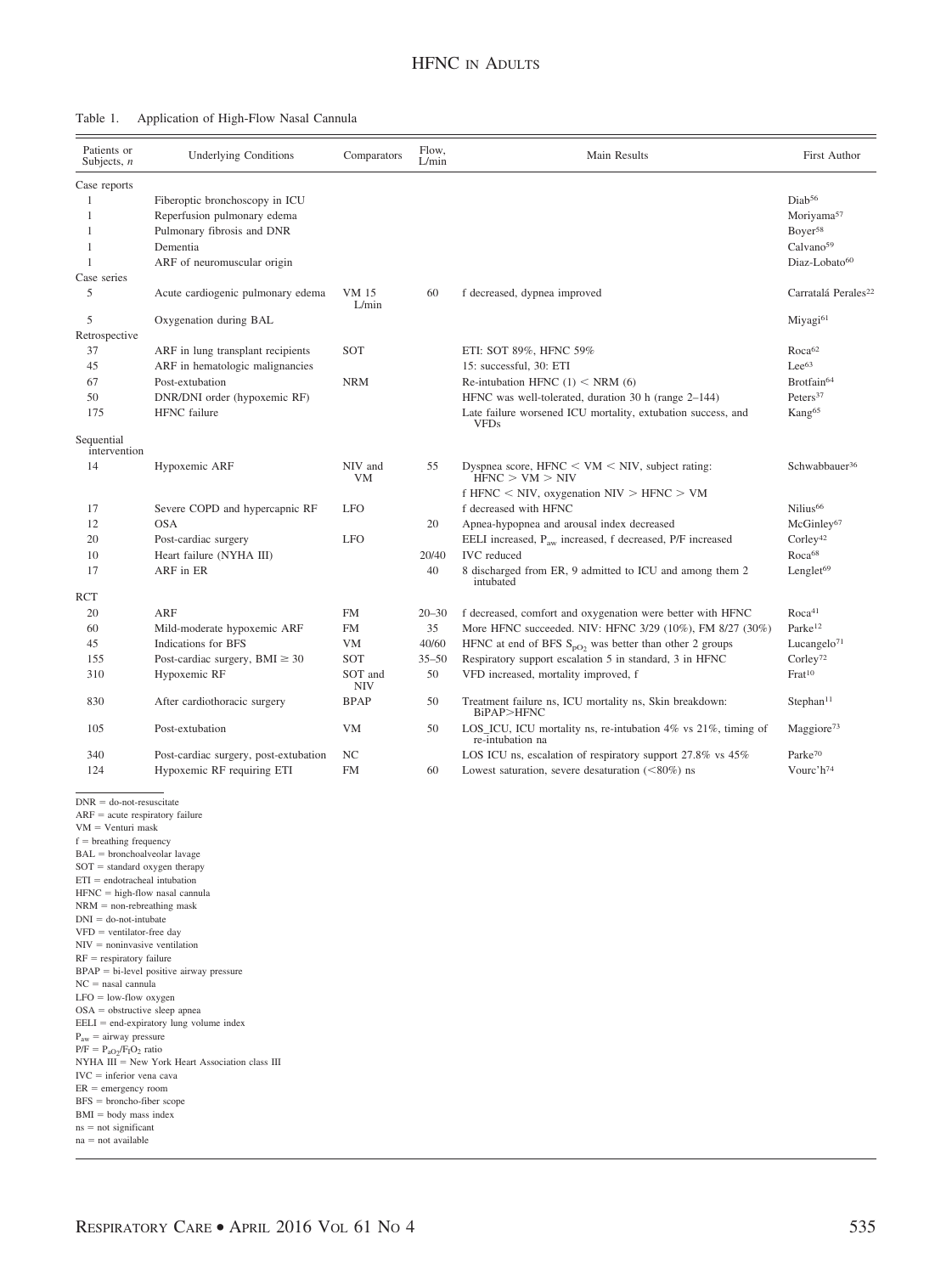of 20 were successfully treated with HFNC, and the 11 others were subsequently intubated. Lee et al<sup>63</sup> retrospectively evaluated effects of HFNC for ARF in hematologic malignancies; HFNC treatment success rate was significantly different between the survivors and nonsurvivors. Subjects with bacterial pneumonia failed HFNC more frequently than others.<sup>63</sup> Messika et al<sup>85</sup> evaluated the indications and effects of HFNC in ARDS. When HFNC was applied as the first-line treatment, 40% of the subjects were subsequently intubated. HFNC failure was associated with high Simplified Acute Physiology Score II.

Whereas most of the published reports of HFNC in ARF are nonrandomized observational studies examining respiratory parameters during short follow-up periods, in the FLORALI study,10 ARF subjects were randomly assigned to standard oxygen therapy, HFNC, or NIV. With HFNC, the intubation rate was 38% (40 of 106 subjects); with standard oxygen therapy, the rate was 47% (44 of 94); and with NIV, it was 50% (55 of 110). Up to day 28, the number of ventilator-free days was significantly greater with HFNC (24  $\pm$  8 d) than with standard oxygen therapy  $(22 \pm 10)$  or with NIV  $(19 \pm 12)$ .<sup>10</sup> Comparing the effects of HFNC and bi-level positive airway pressure in subjects with ARF or high risk of developing ARF after cardiothoracic surgery, Stephan et al<sup>11</sup> found treatment failure for 87 of 414 subjects (21.0%) with HFNC and 91 of 416 with bi-level positive airway pressure (21.9%). These studies suggest that HFNC oxygen therapy is a promising modality for early treatment of adults with severe ARF. However, intubation rates are as high as 30–50%, we need more rigorous evidence to confidently guide our clinical choices and decide when it is necessary to escalate to intubation.

## **Postextubation**

Re-intubation is associated with longer stays, both in the ICU and in hospital, and with greater mortality.86,87 HFNC seems to improve oxygenation and reduce the need for escalation of respiratory support and re-intubation.<sup>64,70,73</sup> Comparing HFNC and high-flow face mask delivery for extubated subjects, Tiruvoipati et al88 found no differences in respiratory and hemodynamic parameters between the modes, but tolerance of HFNC was better. Corley et al72 investigated whether HFNC after extubation could reduce postoperative atelectasis in subjects with a body mass in- $\text{dex} \geq 30 \text{ kg/m}^2$ . They found no improvement of postoperative respiratory function with HFNC. HFNC did not necessarily improve postextubation respiratory failure in all subjects. We still await the findings of the OPERA trial,89 which is evaluating the effects of HFNC on postextubation hypoxemia following abdominal surgery.

#### **Preintubation Oxygenation**

Intubation in the ICU is often associated with significant complications.90,91 To avoid complications during tracheal intubation, it is possible to apply NIV to enhance oxygenation.92 During laryngoscopy, however, the mask has to be removed; nasal cannulas, on the other hand, do not interfere with laryngoscopy, and HFNC could be used to deliver oxygen during the apneic period of tracheal intubation. A recent animal study has elegantly demonstrated how HFNC can significantly delay the occurrence of severe desaturation during apnea.43 In clinical trials designed to compare the effects of use of non-rebreathing bag reservoir face mask delivery and HFNC on pre- and peri-procedure oxygenation during tracheal intubation of ICU subjects, Miguel-Montanes et al<sup>93</sup> found that with the non-rebreathing bag reservoir face mask, the median lowest  $S_{pQ_2}$  during intubation was 94%, whereas, with HFNC, it was 100%. The incidence of severe hypoxemia  $(S_{pQ_2})$  $<80\%$ ) was significantly reduced with HFNC (14% vs 2%).93 During intubation, the preponderance of published data clearly shows superior oxygenation by HFNC delivery. Vourc'h et al<sup>74</sup> also found that the lowest  $S_{pQ}$  was higher with HFNC.

# **Acute Heart Failure**

Various oxygenation methods are used for treating respiratory failure occurring with acute heart failure.<sup>94</sup> HFNC is a good alternative means of supplementing oxygenation. Examining the effect of HFNC on subjects with dyspnea and hypoxemia following NIV, Carratalá Perales et al<sup>22</sup> found that all of their 5 subjects showed clinical improvement and were successfully treated with HFNC. Roca et al<sup>68</sup> examined inferior vena cava collapse during inspiratory phase by echocardiography in subjects with New York Heart Association class III heart failure. HFNC decreased inspiratory collapse of the inferior vena cava, and it suggested that HFNC was supportive for subjects with severe heart failure. Moriyama et al<sup>57</sup> have also reported successful maintenance of oxygenation in a patient with lifethreatening reperfusion pulmonary edema.

#### **Sleep Apnea**

OSA is attributed to upper airway collapse associated with intermittent hypoxemia, neurocognitive dysfunction, and cardiovascular morbidity.95-97 Although CPAP is held to be the most effective treatment, adherence is suboptimal.98 McGinley et al found that HFNC for OSA alleviated upper airway obstruction in children and that, both in children and adults, HFNC reduced arousals and apneahypopnea index ratings.67,99 Disordered breathing during sleep is also common among acute stroke patients and is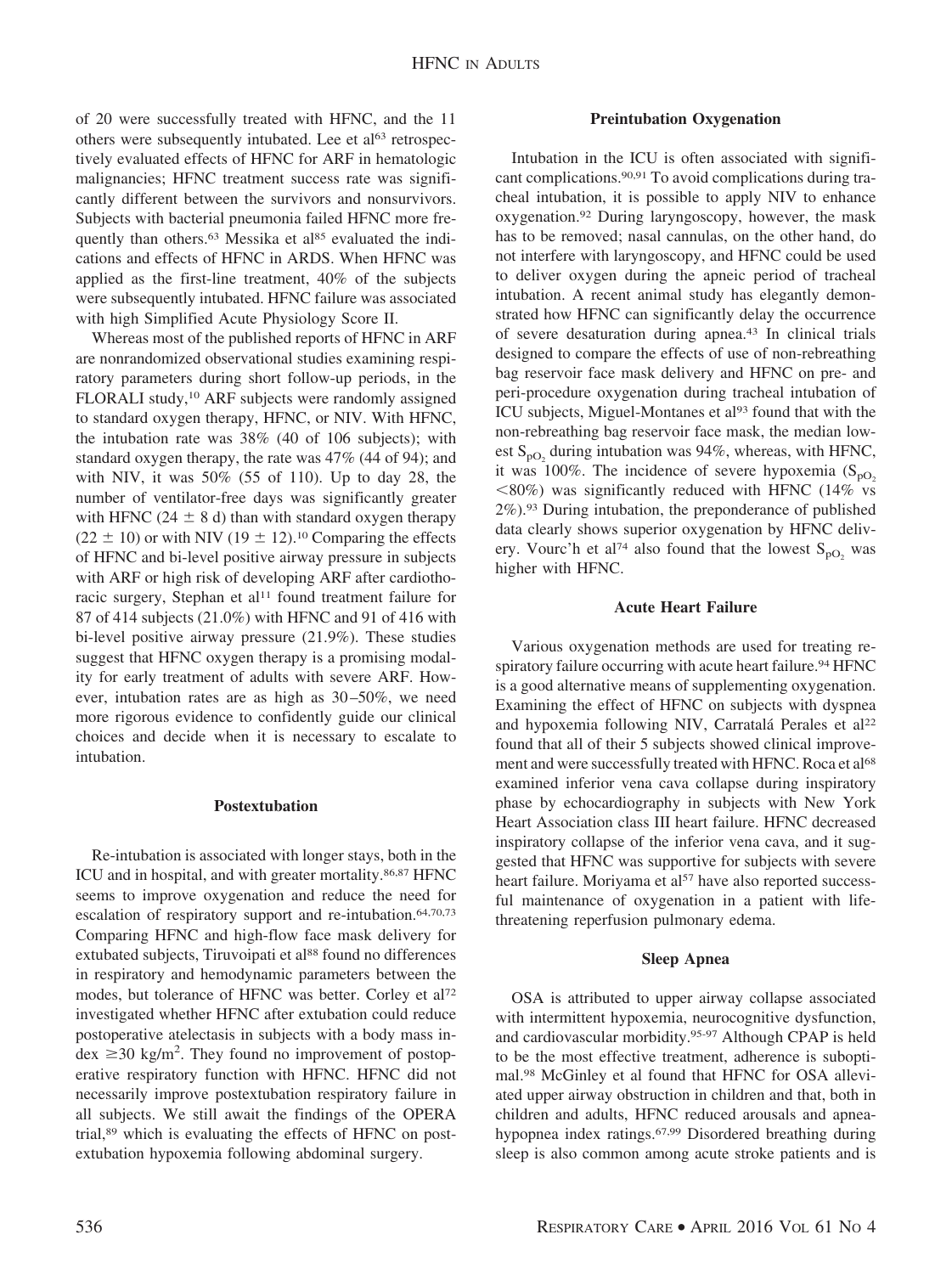associated with neurologic worsening and poor outcome. HFNC (18 L/min) was well-tolerated and decreased ratings both for apnea-hypopnea and oxygen desaturation: The percentage of slow-wave sleep significantly increased, and quality of sleep was better.100

# **Other Conditions**

Hypoxemia is common during invasive procedures, and supplemental oxygen may be delivered by various interfaces. Testing HFNC during bronchoscopy in adults, Lucangelo et al71 compared the effects of 40 L/min delivered via air-entrainment mask with HFNC of 40 and 60 L/min. At the end of the procedure, HFNC at 60 L/min resulted in better oxygenation than 40 L/min delivered either by airentrainment mask or by HFNC. Oxygenation was also better at 10 min after the completion of the procedure.<sup>71</sup> Miyagi et al<sup>61</sup> also applied HFNC during bronchoalveolar lavage in ARF. In a case reported by Diab and Fraser,<sup>55</sup> HFNC effectively prevented hypoxemia in an orthotropic lung transplant recipient who required diagnostic bronchoscopy.

Patients with do-not-intubate status and respiratory failure are generally treated with NIV,101,102 which has been found effective in relieving sensations of dyspnea. HFNC may also be an effective alternative to NIV. Peters et al<sup>37</sup> assessed the efficacy of HFNC in do-not-intubate subjects with hypoxemic respiratory distress. Mean age was 73 y, and underlying diseases were pulmonary fibrosis, pneumonia, COPD, cancer, hematologic malignancy, and congestive heart failure. Only 9 of 50 subjects were escalated to NIV; 82% were maintained on HFNC. The median duration of HFNC was 30 h.<sup>37</sup> HFNC can provide adequate oxygenation for patients with hypoxemic respiratory failure and may be a more easily tolerated alternative to NIV for do-not-intubate patients.

Many clinical reports of HFNC use have been published. For example, Díaz-Lobato et al used HFNC to treat ARF of neuromuscular origin in a patient who could not tolerate NIV,<sup>60</sup> and Boyer et al<sup>58</sup> used it to treat pulmonary fibrosis for  $>$  30 d. Generally, over the long term, it is not possible to continuously support respiration with NIV. Byerly et al<sup>103</sup> reported successfully using HFNC to treat a pediatric patient with inhalation injury, postextubation stridor, and a high risk of extubation failure. Calvano et al<sup>59</sup> applied HFNC to a 92-y-old woman with delirium and dementia who was in the ICU for multi-lobar pneumonia with severe hypoxemia. After she had rejected various facial and nasal masks, it was found that she could tolerate HFNC. It reduced her agitation, ameliorated her dyspnea, improved oxygenation, and increased her comfort at the end of life.

# **Adverse Effects**

With any noninvasive respiratory support, recourse to more invasive management may be delayed for patients with respiratory decompensation. Mechanical ventilation with endotracheal intubation is certainly more invasive than NIV, and tracheal intubation is regarded as an escalation when NIV fails. Is NIV in any sense more invasive than HFNC? Whereas HFNC delivers warm and humidified medical gas at high flow, it neither pushes respiratory gases into the lungs nor pulls gas from the lungs; consequently, it has been regarded as closely similar to standard oxygen therapy and judged accordingly. When HFNC was initially introduced for respiratory support, NIV was regarded as a more invasive or, at least, more powerful (or more forceful) treatment. HFNC was compared with standard oxygen therapy and, if HFNC failed, respiratory support was escalated to NIV.84

Since the introduction of HFNC, however, the diverse physiological effects of warm and humidified high-flow gas have become more apparent. To date, most of the published studies of HFNC in ARF have been nonrandomized observational studies examining differences in respiratory parameters during short follow-up periods. More recently, HFNC has been compared with NIV and been found to be at least not inferior to NIV with regard to intubation rate, ICU mortality, and ventilator-free days at day 28.10

In a comparison of postextubation respiratory failure, no difference was found between NIV and standard oxygenation therapy groups in the need for re-intubation. ICU mortality was higher in the NIV group (25%) than in the standard therapy group (14%), and the median time from respiratory failure to re-intubation was longer in the NIV group (12 h vs 2.5 h). NIV does not prevent the need for re-intubation or reduce mortality in unselected subjects who have respiratory failure after extubation.<sup>104</sup> Retrospectively assessing whether HFNC delayed intubation and had adverse effects, Kang et al<sup>65</sup> found that using HFNC for longer than 48 h before intubation was associated with higher ICU mortality and less success at extubation and ventilator weaning, and fewer ventilator-free days. They examined all subjects who failed HFNC delayed and required intubation. In this retrospective observational study, all subjects failed HFNC, and 14- and 28-d mortality did not differ. The propensity-matching analysis carried out in this study did not fully evaluate the severity of conditions of the subjects. In another study, where there was exacerbation of COPD, 20% failed NIV after an initial (first 48 h) successful response, and the patients had a very poor in-hospital prognosis, especially if, instead of promptly initiating invasive ventilation, NIV was prolonged.105 Also, in de novo acute respiratory failure, NIV failure and delayed intubation worsened mortality.106 These studies have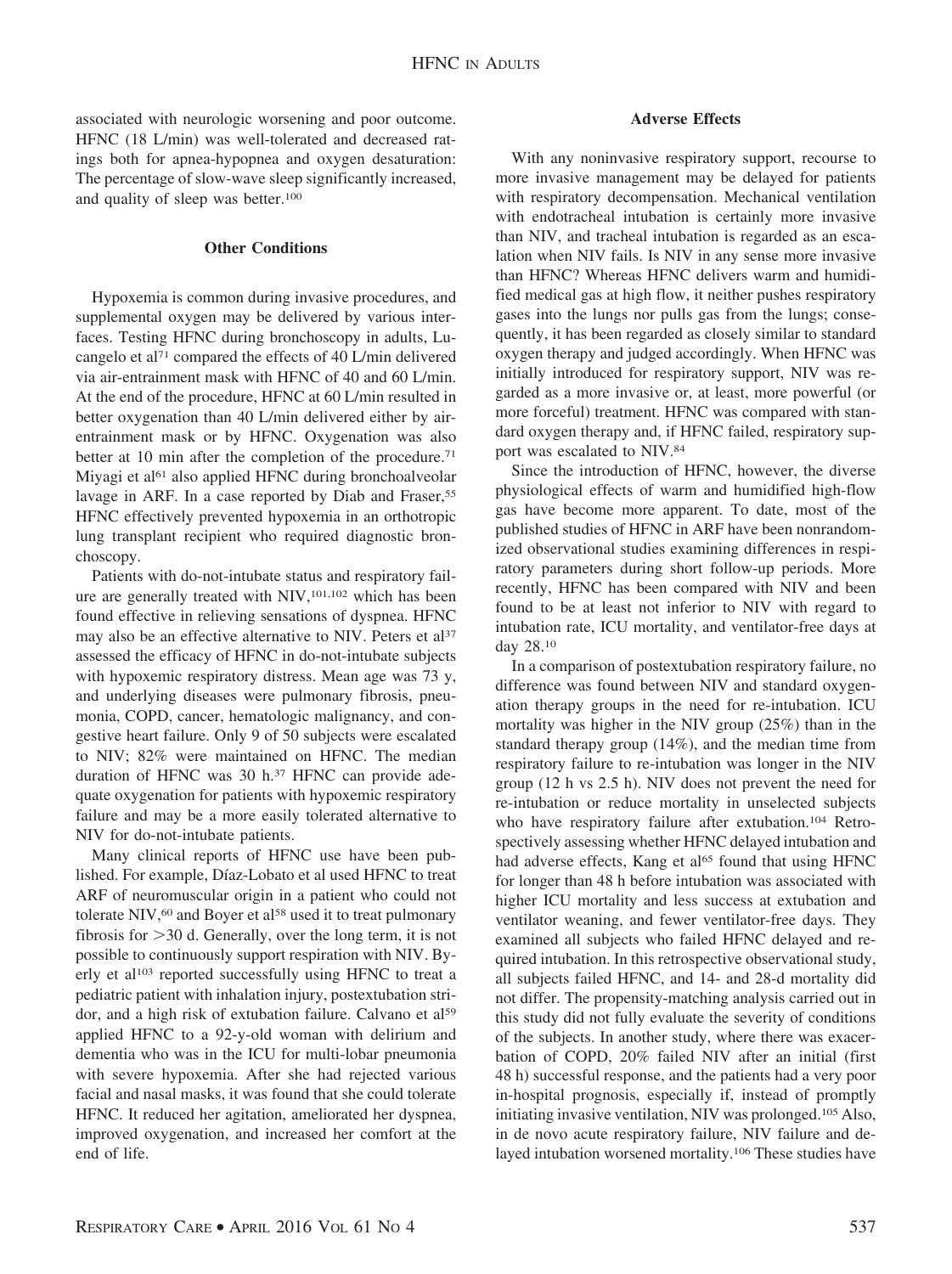alerted us to the risk that inappropriate use of noninvasive respiratory support, including HFNC and NIV, may lead to adverse outcomes. Moreover, because HFNC is more comfortable for patients than NIV and can usually be tolerated for long periods, poor timing or overlooking the need to intubate might be even more likely.

Since delayed intubation may worsen the prognosis for patients treated with HFNC, the predictors of treatment failure are of special interest: one study identified failure of respiratory rate to decrease, poor oxygen saturation, and persisting thoraco-abdominal asynchrony as predictors of HFNC failure.39 Evaluating risk factors for intubation in lung transplantation recipients readmitted to the ICU, Roca et al62 identified indicators of standard oxygen therapy and HFNC failure to be respiratory parameters and higher systemic severity (estimated by sequential organ failure assessment and Acute Physiology and Chronic Health Evaluation [APACHE] II score) and the need for vasopressors. HFNC is widely applied to patients with diverse underlying diseases; naturally, the response to HFNC differs depending on the underlying diseases. Another important consideration is that, unlike standard oxygen therapy but in some ways similar to NIV, HFNC is an actually a powerful noninvasive respiratory support. When HFNC is unable to provide sufficient support, the patient is actually in a dangerous condition of respiratory failure. Sophisticated controlled trials are needed to identify criteria for timing intubation during HFNC. For now, however, we should carefully monitor the initial hour after starting HFNC: In patients successfully treated with HFNC, respiratory or hemodynamic parameters usually improve within 1 h.

HFNC is an open ventilation system, yet it is still able to increase end-expiratory pressure. Pharyngeal pressure is affected by mouth-opening or closing, delivered flow, and size of nasal prongs. Usually, pharyngeal pressure is  $<$  5 cm H<sub>2</sub>O; however, pressure is not predictable or sustained. Hedge and Prodhan<sup>107</sup> reported 3 cases of serious air leaks related to HFNC therapy: right pneumothorax in a 2-month-old male with respiratory syncytial virus bronchiolitis receiving 8 L/min; pneumomediastinum in a 16 y-old male with cerebral palsy receiving 20 L/min; and right pneumothorax in a 22-month-old previously healthy male with subdural hematoma receiving 6 L/min. Whereas pediatric ventilation systems incorporate safety valves to avoid high pressure, adult systems have neither a pressure release valve nor pressure monitors. Such complications could occur also in adults.

# **Contraindication**

HFNC has been receiving more and more attention, and physicians have been applying it for a variety of diseases and conditions. In the absence of sufficient, well-established evidence or criteria for the clinical application of HFNC, absolute contraindications are also lacking. Mainly, prudent consideration is required before applying it for patients for whom NIV is contraindicated. When the main contraindication for NIV is claustrophobic sensations or intolerance of tight interface contact, HFNC is often a viable alternative.

# **Conclusions**

HFNC oxygen delivery has already proved its value as an effective mode of noninvasive ventilatory support and has been gaining attention as a simple and well-tolerated alternative means of respiratory support for critically ill patients. Physicians have been using it for a wide variety of underlying diseases and conditions. It seems to be effective for treating hypercapnic respiratory failure and mild to moderate hypoxemic respiratory failure. We still need more rigorous evidence to establish some basic criteria, however, such as indications for HFNC, criteria for starting and stopping it, and indications for treatment escalation. Since HFNC is noninvasive, PEEP (CPAP) is not measured. Despite these issues, a growing body of evidence suggests that HFNC is an effective modality for early treatment of adults with respiratory failure associated with diverse underlying diseases.

#### **REFERENCES**

- 1. Rouadi P, Baroody FM, Abbott D, Naureckas E, Solway J, Naclerio RM. A technique to measure the ability of the human nose to warm and humidify air. J Appl Physiol 1999;87(1):400-406.
- 2. Chanques G, Constantin JM, Sauter M, Jung B, Sebbane M, Verzilli D, et al. Discomfort associated with underhumidified highflow oxygen therapy in critically ill patients. Intensive Care Med 2009;35(6):996-1003.
- 3. Fontanari P, Burnet H, Zattara-Hartmann MC, Jammes Y. Changes in airway resistance induced by nasal inhalation of cold dry, dry, or moist air in normal individuals. J Appl Physiol 1996;81(4):1739- 1743.
- 4. Fontanari P, Zattara-Hartmann MC, Burnet H, Jammes Y. Nasal eupnoeic inhalation of cold, dry air increases airway resistance in asthmatic patients. Eur Respir J 1997;10(10):2250-2254.
- 5. Salah B, Dinh Xuan AT, Fouilladieu JL, Lockhart A, Regnard J. Nasal mucociliary transport in healthy subjects is slower when breathing dry air. Eur Respir J 1988;1(9):852-855.
- 6. L'Her E, Deye N, Lellouche F, Taille S, Demoule A, Fraticelli A, et al. Physiologic effects of noninvasive ventilation during acute lung injury. Am J Respir Crit Care Med 2005;172(9):1112-1118.
- 7. Markovitz GH, Colthurst J, Storer TW, Cooper CB. Effective inspired oxygen concentration measured via transtracheal and oral gas analysis. Respir Care 2010;55(4):453-459.
- 8. Bazuaye EA, Stone TN, Corris PA, Gibson GJ. Variability of inspired oxygen concentration with nasal cannulas. Thorax 1992; 47(8):609-611.
- 9. Nishimura M. High-flow nasal cannula oxygen therapy in adults. J Intensive Care 2015;3(1):15.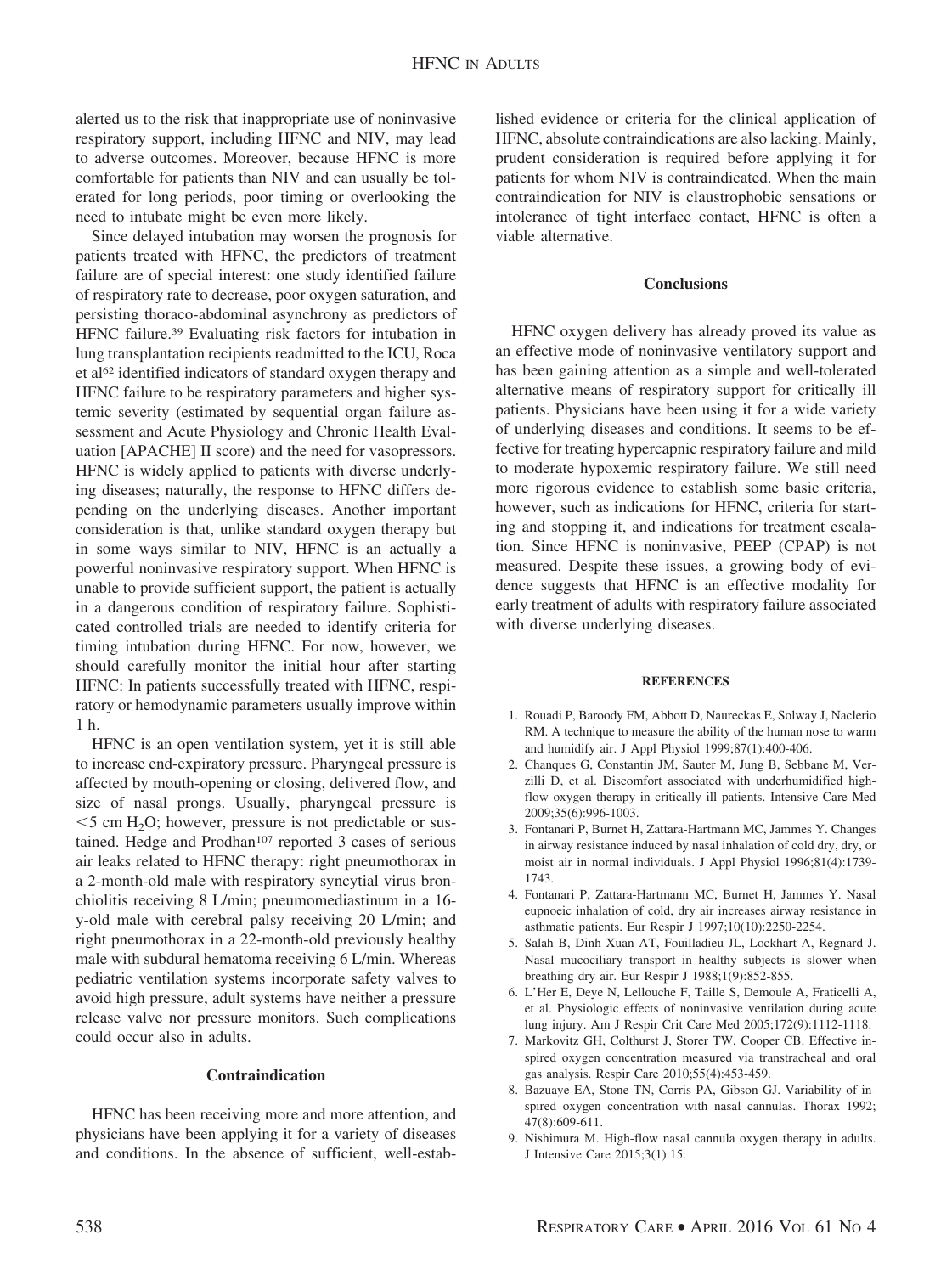- 10. Frat JP, Thille AW, Mercat A, Girault C, Ragot S, Perbet S, et al. High-flow oxygen through nasal cannula in acute hypoxemic respiratory failure. N Engl J Med 2015;372(23):2185-2196.
- 11. Stéphan F, Barrucand B, Petit P, Rézaiguia-Delclaux S, Médard A, Delannoy B, et al. High-flow nasal oxygen vs noninvasive positive airway pressure in hypoxemic patients after cardiothoracic surgery: A randomized clinical trial. JAMA 2015;313(23):2331-2339.
- 12. Parke RL, McGuinness SP. Pressures delivered by nasal high flow oxygen during all phases of the respiratory cycle. Respir Care 2013; 58(10):1621-1624.
- 13. Girou E, Brun-Buisson C, Taillé S, Lemaire F, Brochard L. Secular trends in nosocomial infections and mortality associated with noninvasive ventilation in patients with exacerbation of COPD and pulmonary edema. JAMA 2003;290(22):2985-2991.
- 14. Nava S, Cirio S, Fanfulla F, Carlucci A, Navarra A, Negri A, Ceriana P. Comparison of two humidification systems for longterm noninvasive mechanical ventilation. Eur Respir J 2008;32(2): 460-464.
- 15. Nagata K, Morimoto T, Fujimoto D, Otoshi T, Nakagawa A, Otsuka K, et al. Efficacy of high-flow nasal cannula therapy in acute hypoxemic respiratory failure: decreased use of mechanical ventilation. Respir Care 2015;60(10):1390-1396.
- 16. Hirsch JA, Tokayer JL, Robinson MJ, Sackner MA. Effects of dry air and subsequent humidification on tracheal mucous velocity in dogs. J Appl Physiol 1975;39(2):242-246.
- 17. Chidekel A, Zhu Y, Wang J, Mosko JJ, Rodriguez E, Shaffer TH. The effects of gas humidification with high-flow nasal cannula on cultured human airway epithelial cells. Pulm Med 2012;2012: 380686.
- 18. Barbet JP, Chauveau M, Labbe´ S, Lockhart A. Breathing dry air causes acute epithelial damage and inflammation of the guinea pig trachea. J Appl Physiol 1988;64(5):1851-1857.
- 19. Berk JL, Lenner KA, McFadden ER Jr. Cold-induced bronchoconstriction: role of cutaneous reflexes vs. direct airway effects. J Appl Physiol 1987;63(2):659-664.
- 20. Van Oostdam JC, Walker DC, Knudson K, Dirks P, Dahlby RW, Hogg JC. Effect of breathing dry air on structure and function of airways. J Appl Physiol 1986;61(1):312-317.
- 21. Campbell EJ, Baker MD, Crites-Silver P. Subjective effects of humidification of oxygen for delivery by nasal cannula: a prospective study. Chest 1988;93(2):289-293.
- 22. Carratalá Perales JM, Llorens P, Brouzet B, Albert Jiménez AR, Fernández-Cañadas JM, Carbajosa Dalmau J, et al. High-flow therapy via nasal cannula in acute heart failure. Rev Esp Cardiol 2011; 64(8):723-725.
- 23. Koutsourelakis I, Vagiakis E, Perraki E, Karatza M, Magkou C, Kopaka M, et al. Nasal inflammation in sleep apnoea patients using CPAP and effect of heated humidification. Eur Respir J 2011;37(3): 587-594.
- 24. Oto J, Imanaka H, Nishimura M. Clinical factors affecting inspired gas humidification and oral dryness during noninvasive ventilation. J Crit Care 2011;26(5):535.e9-535.e15.
- 25. Wood KE, Flaten AL, Backes WJ. Inspissated secretions: a lifethreatening complication of prolonged noninvasive ventilation. Respir Care 2000;45(5):491-493.
- 26. Doyle A, Joshi M, Frank P, Craven T, Moondi P, Young P. A change in humidification system can eliminate endotracheal tube occlusion. J Crit Care 2011;26(6):637.e1–e4.
- 27. Greenspan JS, Wolfson MR, Shaffer TH. Airway responsiveness to low inspired gas temperature in preterm neonates. J Pediatr 1991; 118(3):443-445.
- 28. Rea H, McAuley S, Jayaram L, Garrett J, Hockey H, Storey L, et al. The clinical utility of long-term humidification therapy in chronic airway disease. Respir Med 2010;104(4):525-533.
- 29. Tobin MJ, Mador MJ, Guenther SM, Lodato RF, Sackner MA. Variability of resting respiratory drive and timing in healthy subjects. J Appl Physiol 1988;65(1):309-317.
- 30. Chikata Y, Izawa M, Okuda N, Itagaki T, Nakataki E, Onodera M, et al. Humidification performance of two high-flow nasal cannula devices: a bench study. Respir Care 2014;59(8):1186-1190.
- 31. Chikata Y, Unai K, Izawa M, Okuda N, Oto J, Nishimura M. Condensation in the tube during high-flow nasal cannula therapy: a bench study. Respir Care 2016;61(3):300-305.
- 32. Navalesi P, Fanfulla F, Frigerio P, Gregoretti C, Nava S. Physiologic evaluation of noninvasive mechanical ventilation delivered with three types of masks in patients with chronic hypercapnic respiratory failure. Crit Care Med 2000;28(6):1785-1790.
- 33. Conti G, Antonelli M, Navalesi P, Rocco M, Bufi M, Spadetta G, Meduri GU. Noninvasive vs. conventional mechanical ventilation in patients with chronic obstructive pulmonary disease after failure of medical treatment in the ward: a randomized trial. Intensive Care Med 2002;28(12):1701-1707.
- 34. Gregoretti C, Confalonieri M, Navalesi P, Squadrone V, Frigerio P, Beltrame F, et al. Evaluation of patient skin breakdown and comfort with a new face mask for non-invasive ventilation: a multi-center study. Intensive Care Med 2002;28(3):278-284.
- 35. Collins CL, Barfield C, Horne RS, Davis PG. A comparison of nasal trauma in preterm infants extubated to either heated humidified high-flow nasal cannulae or nasal continuous positive airway pressure. Eur J Pediatr 2014;173(2):181-186.
- 36. Schwabbauer N, Berg B, Blumenstock G, Haap M, Hetzel J, Riessen R. Nasal high-flow oxygen therapy in patients with hypoxic respiratory failure: effect on functional and subjective respiratory parameters compared to conventional oxygen therapy and non-invasive ventilation (NIV). BMC Anesthesiol 2014;14:66.
- 37. Peters SG, Holets SR, Gay PC. High-flow nasal cannula therapy in do-not-intubate patients with hypoxemic respiratory distress. Respir Care 2013;58(4):597-600.
- 38. Itagaki T, Okuda N, Tsunano Y, Kohata H, Nakataki E, Onodera M, et al. Effect of high-flow nasal cannula on thoraco-abdominal synchrony in adult critically ill patients. Respir Care 2014;59(1): 70-74.
- 39. Sztrymf B, Messika J, Bertrand F, Hurel D, Leon R, Dreyfuss D, Ricard JD. Beneficial effects of humidified high flow nasal oxygen in critical care patients: a prospective pilot study. Intensive Care Med 2011;37(11):1780-1786.
- 40. Sztrymf B, Messika J, Mayot T, Lenglet H, Dreyfuss D, Ricard JD. Impact of high-flow nasal cannula oxygen therapy on intensive care unit patients with acute respiratory failure: a prospective observational study. J Crit Care 2012;27(3):324.e9-13.
- 41. Roca O, Riera J, Torres F, Masclans JR. High-flow oxygen therapy in acute respiratory failure. Respir Care 2010;55(4):408-413.
- 42. Corley A, Caruana LR, Barnett AG, Tronstad O, Fraser JF. Oxygen delivery through high-flow nasal cannulae increase end-expiratory lung volume and reduce respiratory rate in post-cardiac surgical patients. Br J Anaesth 2011;107(6):998-1004.
- 43. Frizzola M, Miller TL, Rodriguez ME, Zhu Y, Rojas J, Hesek A, et al. High-flow nasal cannula: impact on oxygenation and ventilation in an acute lung injury model. Pediatr Pulmonol 2011;46(1):67-74.
- 44. Lavizzari A, Veneroni C, Colnaghi M, Ciuffini F, Zannin E, Fumagalli M, et al. Respiratory mechanics during NCPAP and HH-HFNC at equal distending pressures. Arch Dis Child Fetal Neonatal Ed 2014;99(4):F315–F320.
- 45. Saslow JG, Aghai ZH, Nakhla TA, Hart JJ, Lawrysh R, Stahl GE, Pyon KH. Work of breathing using high-flow nasal cannula in preterm infants. J Perinatol 2006;26(8):476-480.
- 46. de Jongh BE, Locke R, Mackley A, Emberger J, Bostick D, Stefano J, et al. Work of breathing indices in infants with respiratory in-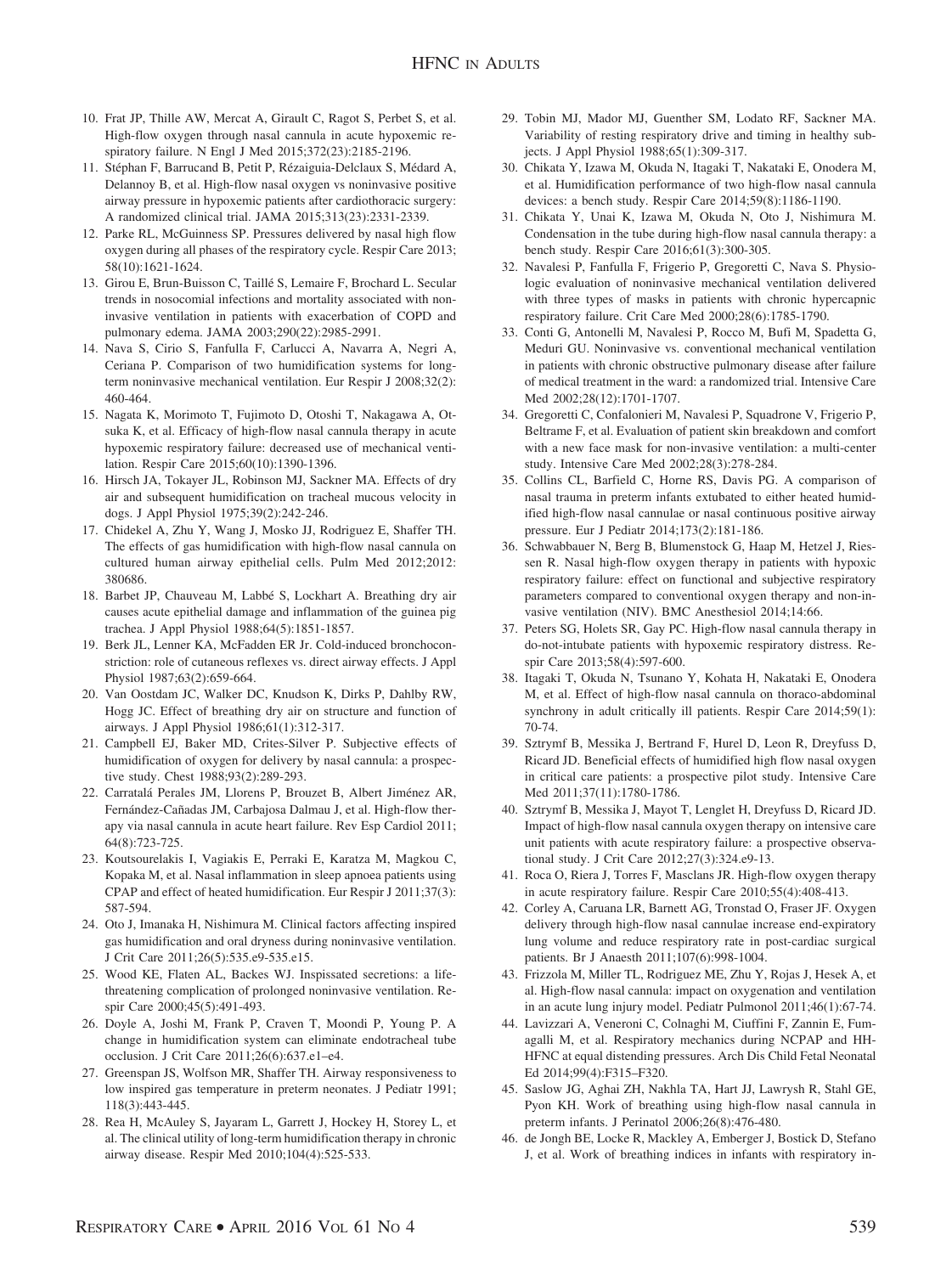sufficiency receiving high-flow nasal cannula and nasal continuous positive airway pressure. J Perinatol 2014;34(1):27-32.

- 47. Pham TM, O'Malley L, Mayfield S, Martin S, Schibler A. The effect of high flow nasal cannula therapy on the work of breathing in infants with bronchiolitis. Pediatr Pulmonol 2015;50(7):713-720.
- 48. Benchetrit G. Breathing pattern in humans: diversity and individuality. Respir Physiol 2000;122(2):123-129.
- 49. Ritchie JE, Williams AB, Gerard C, Hockey H. Evaluation of a humidified nasal high-flow oxygen system, using oxygraphy, capnography and measurement of upper airway pressures. Anaesth Intensive Care 2011;39(6):1103-1110.
- 50. Wettstein RB, Shelledy DC, Peters JI. Delivered oxygen concentrations using low-flow and high-flow nasal cannulas. Respir Care 2005;50(5):604-609.
- 51. Lampland AL, Plumm B, Meyers PA, Worwa CT, Mammel MC. Observational study of humidified high-flow nasal cannula compared with nasal continuous positive airway pressure. J Pediatr 2009;154(2):177-182.
- 52. Parke R, McGuinness S, Eccleston M. Nasal high-flow therapy delivers low level positive airway pressure. Br J Anaesth 2009; 103(6):886-890.
- 53. Groves N, Tobin A. High flow nasal oxygen generates positive airway pressure in adult volunteers. Aust Crit Care 2007;20(4):126- 131.
- 54. Riera J, Pérez P, Cortés J, Roca O, Masclans JR, Rello J. Effect of high-flow nasal cannula and body position on end-expiratory lung volume: a cohort study using electrical impedance tomography. Respir Care 2013;58(4):589-596.
- 55. Parke RL, Bloch A, McGuinness SP. Effect of very-high-flow nasal therapy on airway pressure and end-expiratory lung impedance in healthy volunteers. Respir Care 2015;60(10):1397-1403.
- 56. Diab S, Fraser JF. Maintaining oxygenation successfully with high flow nasal cannula during diagnostic bronchoscopy on a postoperative lung transplant patient in the intensive care. Case Rep Crit Care 2014;2014:198262.
- 57. Moriyama K, Satoh T, Motoyasu A, Kohyama T, Kotani M, Kanai R, et al. High-flow nasal cannula therapy in a patient with reperfusion pulmonary edema following percutaneous transluminal pulmonary angioplasty. Case Rep Pulmonol 2014;2014:837612.
- 58. Boyer A, Vargas F, Delacre M, Saint-Léger M, Clouzeau B, Hilbert G, Gruson D. Prognostic impact of high-flow nasal cannula oxygen supply in an ICU patient with pulmonary fibrosis complicated by acute respiratory failure. Intensive Care Med 2011;37(3):558-559.
- 59. Calvano TP, Sill JM, Kemp KR, Chung KK. Use of a high-flow oxygen delivery system in a critically ill patient with dementia. Respir Care 2008;53(12):1739-1743.
- 60. Díaz-Lobato S, Folgado MA, Chapa A, Mayoralas Alises S. Efficacy of high-flow oxygen by nasal cannula with active humidification in a patient with acute respiratory failure of neuromuscular origin. Respir Care 2013;58(12):e164–e167.
- 61. Miyagi K, Haranaga S, Higa F, Tateyama M, Fujita J. Implementation of bronchoalveolar lavage using a high-flow nasal cannula in five cases of acute respiratory failure. Respir Investig 2014;52(5): 310-314.
- 62. Roca O, de Acilu MG, Caralt B, Sacanell J, Masclans JR. Humidified high flow nasal cannula supportive therapy improves outcomes in lung transplant recipients readmitted to the intensive care unit because of acute respiratory failure. Transplantation 2015;99(5): 1092-1098.
- 63. Lee HY, Rhee CK, Lee JW. Feasibility of high-flow nasal cannula oxygen therapy for acute respiratory failure in patients with hematologic malignancies: a retrospective single-center study. J Crit Care 2015;30(4):773-777.
- 64. Brotfain E, Zlotnik A, Schwartz A, Frenkel A, Koyfman L, Gruenbaum SE, Klein M. Comparison of the effectiveness of high flow nasal oxygen cannula vs. standard non-rebreather oxygen face mask in post-extubation intensive care unit patients. Isr Med Assoc J 2014;16(11):718-722.
- 65. Kang BJ, Koh Y, Lim CM, Huh JW, Baek S, Han M, et al. Failure of high-flow nasal cannula therapy may delay intubation and increase mortality. Intensive Care Med 2015;41(4):623-632.
- 66. Nilius G, Franke KJ, Domanski U, Rühle KH, Kirkness JP, Schneider H. Effects of nasal insufflation on arterial gas exchange and breathing pattern in patients with chronic obstructive pulmonary disease and hypercapnic respiratory failure. Adv Exp Med Biol 2013;755:27-34.
- 67. McGinley B, Halbower A, Schwartz AR, Smith PL, Patil SP, Schneider H. Effect of a high-flow open nasal cannula system on obstructive sleep apnea in children. Pediatrics 2009;124(1):179- 188.
- 68. Roca O, Pérez-Téran P, Masclans JR, Pérez L, Galve E, Evangelista A, Rello J. Patients with New York Heart Association class III heart failure may benefit with high flow nasal cannula supportive therapy: high flow nasal cannula in heart failure. J Crit Care 2013; 28(5):741-746.
- 69. Lenglet H, Sztrymf B, Leroy C, Brun P, Dreyfuss D, Ricard JD. Humidified high flow nasal oxygen during respiratory failure in the emergency department: feasibility and efficacy. Respir Care 2012; 57(11):1873-1878.
- 70. Parke R, McGuinness S, Dixon R, Jull A. Open-label, phase II study of routine high-flow nasal oxygen therapy in cardiac surgical patients. Br J Anaesth 2013;111(6):925-931.
- 71. Lucangelo U, Vassallo FG, Marras E, Ferluga M, Beziza E, Comuzzi L, et al. High-flow nasal interface improves oxygenation in patients undergoing bronchoscopy. Crit Care Res Pract 2012;2012: 506382.
- 72. Corley A, Bull T, Spooner AJ, Barnett AG, Fraser JF. Direct extubation onto high-flow nasal cannulae post-cardiac surgery versus standard treatment in patients with a BMI  $\geq$ 30: a randomised controlled trial. Intensive Care Med 2015;41(5):887-894.
- 73. Maggiore SM, Idone FA, Vaschetto R, Festa R, Cataldo A, Antonicelli F, et al. Nasal high-flow versus Venturi mask oxygen therapy after extubation: effects on oxygenation, comfort, and clinical outcome. Am J Respir Crit Care Med 2014;190(3):282-288.
- 74. Vourc'h M, Asfar P, Volteau C, Bachoumas K, Clavieras N, Egreteau PY, et al. High-flow nasal cannula oxygen during endotracheal intubation in hypoxemic patients: a randomized controlled clinical trial. Intensive Care Med 2015;41(9):1538-1548.
- 75. Dewan NA, Bell CW. Effect of low flow and high flow oxygen delivery on exercise tolerance and sensation of dyspnea: a study comparing the transtracheal catheter and nasal prongs. Chest 1994; 105(4):1061-1065.
- 76. Brochard L, Mancebo J, Wysocki M, Lofaso F, Conti G, Rauss A, et al. Noninvasive ventilation for acute exacerbations of chronic obstructive pulmonary disease. N Engl J Med 1995;333(13):817- 822.
- 77. Ozyilmaz E, Ugurlu AO, Nava S. Timing of noninvasive ventilation failure: causes, risk factors, and potential remedies. BMC Pulm Med 2014;14:19.
- 78. Nicolini A, Ferrera L, Santo M, Ferrari-Bravo M, Del Forno M, Sclifò F. Noninvasive ventilation for hypercapnic exacerbation of chronic obstructive pulmonary disease: factors related to noninvasive ventilation failure. Pol Arch Med Wewn 2014;124(10):525- 531.
- 79. Millar J, Lutton S, O'Connor P. The use of high-flow nasal oxygen therapy in the management of hypercarbic respiratory failure. Ther Adv Respir Dis 2014;8(2):63-64.